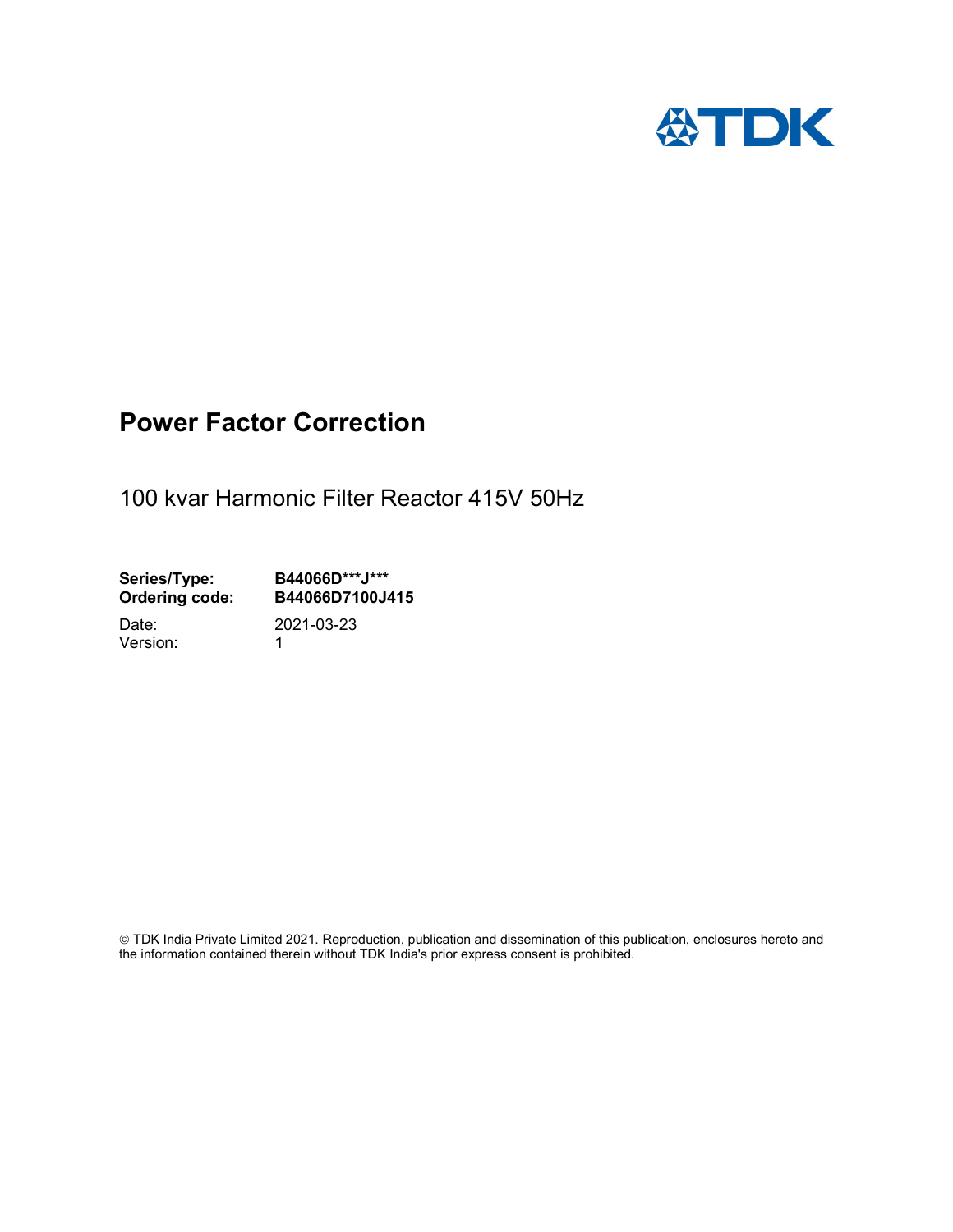# TDK

### Power Factor Correction and Content of Content of Content of Content of Content of Content of Content of Content of Content of Content of Content of Content of Content of Content of Content of Content of Content of Content

### 100 kvar Harmonic Filter Reactor 415V 50Hz B44066D\*\*\*J\*\*\*

### **Characteristics**

- $\blacksquare$  Highest linearity
- Temperature control via micro switch in inner coil
- $\blacksquare$  Highest life time by high quality materials
- **Low losses**
- $\blacksquare$  High overloading capability
- Safety device, temperature micro switch
- Copper winding
- **Low noise**

| Technical data                                  |                |               |
|-------------------------------------------------|----------------|---------------|
| De-tuning factor p                              | $\overline{7}$ | $\%$          |
| Effective filter output $Q_C$                   | 100            | kvar          |
| Rated voltage $V_R$ <sup>1)</sup>               | 415            | V             |
| Rated frequency f                               | 50             | Hz            |
| Ambient temperature / Insulation class          | 40/H           | $^{\circ}C$   |
| Capacitance C delta (tot.)                      | 1718.85        | μF            |
| Inductivity L                                   | $3 \cdot 0.41$ | mH            |
| Fundamental current 11 <sup>3)</sup>            | 147.47         | A             |
| Linear up to $4$ )                              | 240.69         | A             |
| Effective current $IRMS$ <sup>2)</sup>          | 157.90         | A             |
| Rated harmonic voltages (3rd/5th/7th/11th/13th) | 0.5/6/5/3.5/3  | $\frac{0}{0}$ |
| Temperature protection (NC)                     | yes            |               |
| Total losses $P_D$                              | 330            | W             |
| Total weight                                    | 51             | kg            |

<sup>1)</sup> Voltage rise up to 106% of rated voltage is considered in current  $I_{\text{eff}}$ .

<sup>2)</sup>  $I_{eff} = \sqrt{(I_1^2 + I_3^2 + ... I_x^2)}$ 

<sup>3)</sup>  $11 = 1.06$   $\cdot$   $I_R$  ( $I_R$  = Capacitor current 50Hz)

<sup>4)</sup> Linear current =  $1.73$   $\cdot$  I<sub>R</sub> (I<sub>R</sub> = Capacitor current 50Hz)

### **Connection**

| Line                | 1U1-1V1-1W1                                   |
|---------------------|-----------------------------------------------|
| Capacitors          | l 1U2-1V2-1W2                                 |
| Temperature control | $\sqrt{2}$<br>$\overline{\phantom{a}}$<br>1-4 |

### Reference standard IEC60076-6

CAP FILM ES PFC PM 2021-03-23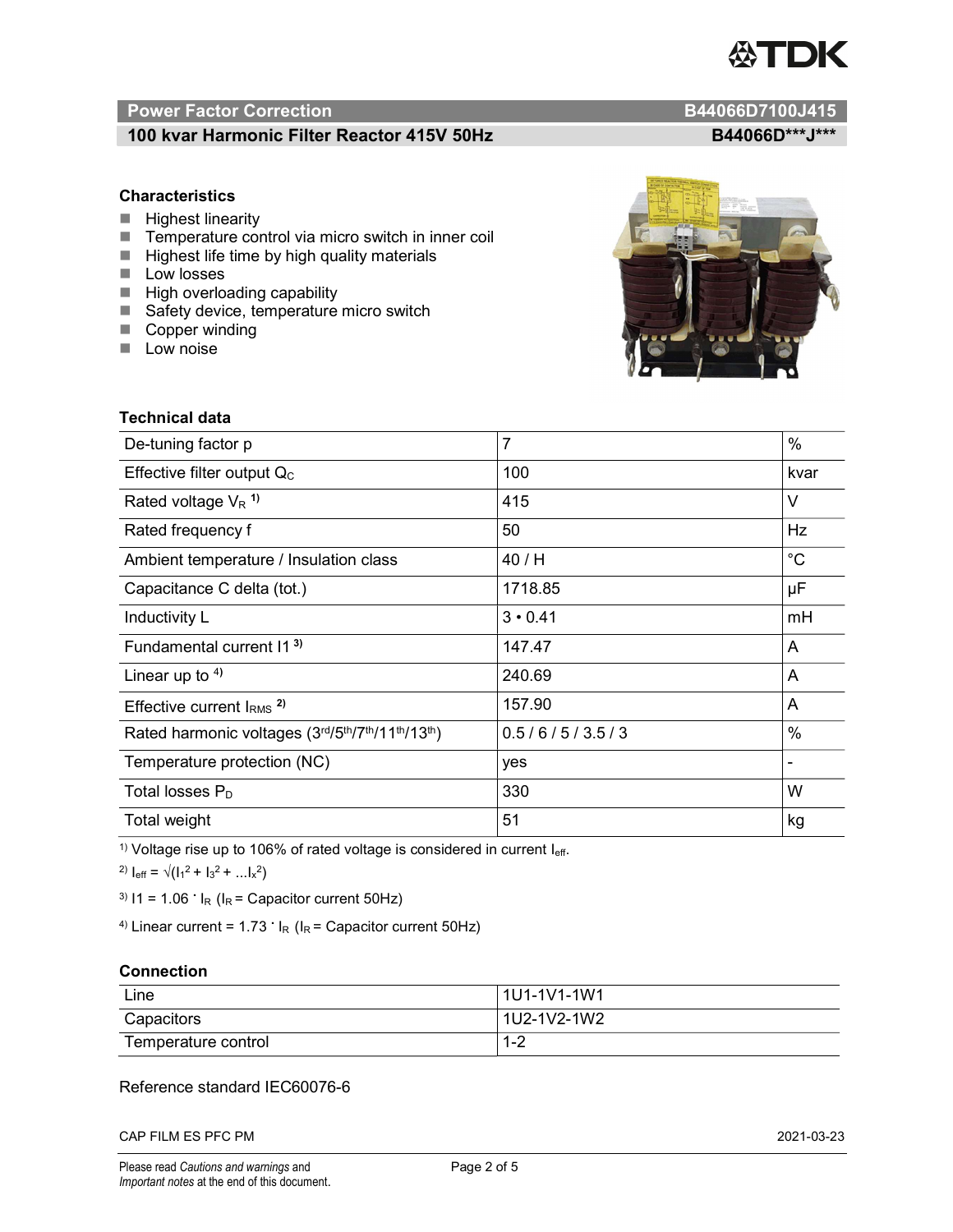

### Power Factor Correction and B44066D7100J415

### 100 kvar Harmonic Filter Reactor 415V 50Hz B44066D\*\*\*J\*\*\*

### Dimensional drawings



### **Dimensions**

| L/mm  | 310           | b/mm  | 178   |
|-------|---------------|-------|-------|
| H/mm  | 270           | e/mm  | 110±5 |
| W/mm  | $205 \pm 5$   | d1/mm | 10.8  |
| 11/mm | 265           | d2/mm | 15.5  |
| 12/mm | 265           | A     | 175   |
| n1/mm | 150           | B     | 159   |
| n2/mm | $162.5 \pm 3$ | Ø     | 10.5  |

### Cautions and warnings

- Do not install the reactor in case of any visible damages.
- $\blacksquare$  Installation must be done by skilled personnel only.
- Do not use or store harmonic filter reactors in corrosive atmosphere, especially where chloride gas, sulphide gas, acid, alkali, salt or similar substances are present.
- Do not touch the device during operation: all electrically active parts of this equipment such as windings, electronic components, leads, fuses and terminals carry a dangerous voltage which can lead to burns or electric shock.
- Covers which protect these electrically active parts from being touched must not be opened or removed during operation.
- Before any assembly or maintenance work is started, all installations and equipment must be disconnected from the power source.
- Noncompliance with these instructions may lead to death, serious injury or major damage to equipment.

FAILURE TO FOLLOW CAUTIONS MAY RESULT, WORST CASE, IN PREMATURE FAILURES OR PHYSICAL INJURY.

CAP FILM ES PFC PM 2021-03-23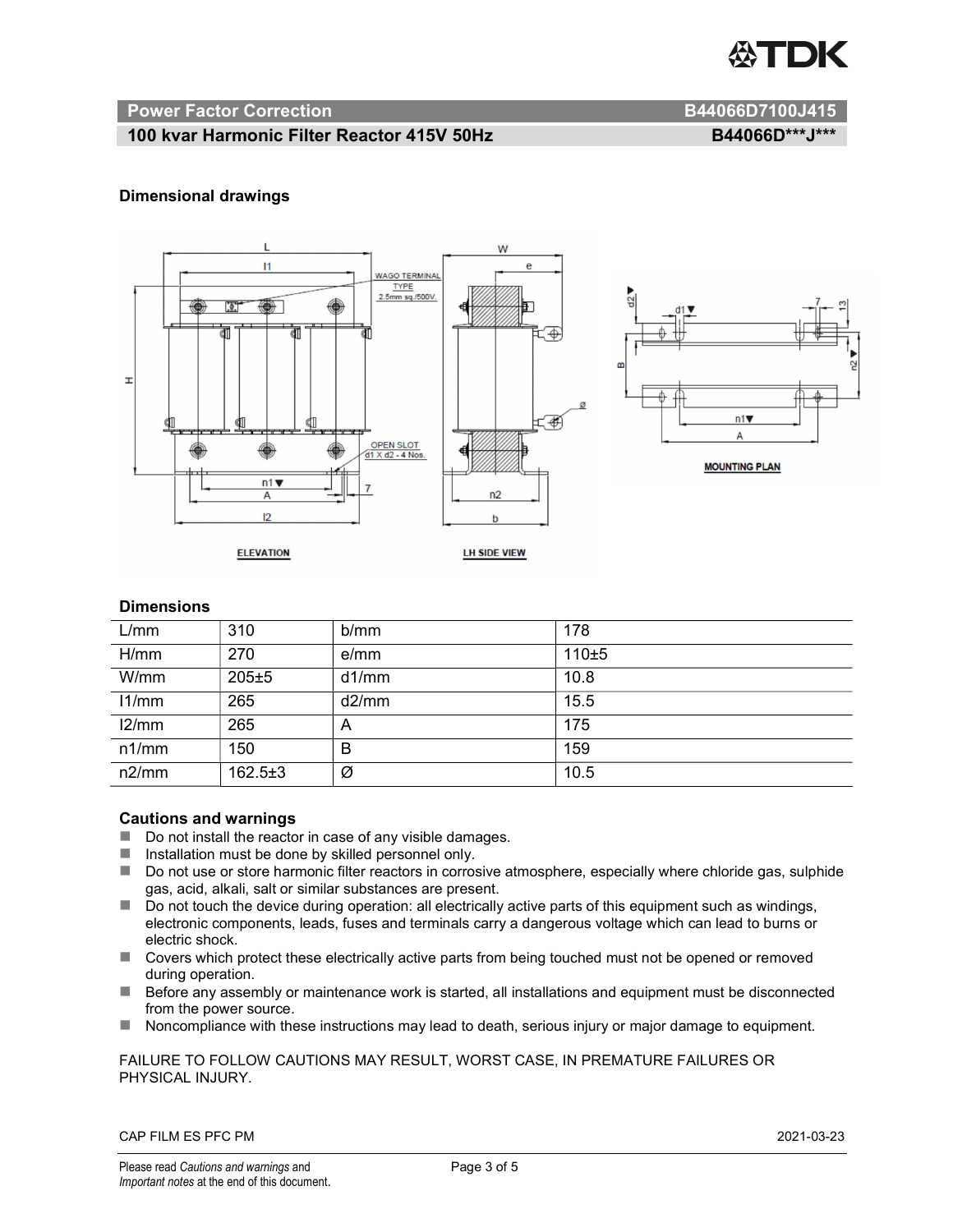

### Power Factor Correction B44066D7100J415

### 100 kvar Harmonic Filter Reactor 415V 50Hz B44066D\*\*\*J\*\*\*

The following applies to all products named in this publication:

- 1. Some parts of this publication contain statements about the suitability of our products for certain areas of application. These statements are based on our knowledge of typical requirements that are often placed on our products in the areas of application concerned. We nevertheless expressly point out that such statements cannot be regarded as binding statements about the suitability of our products for a particular customer application. As a rule we are either unfamiliar with individual customer applications or less familiar with them than the customers themselves. For these reasons, it is always ultimately incumbent on the customer to check and decide whether a product with the properties described in the product specification is suitable for use in a particular customer application.
- 2. We also point out that in individual cases, a malfunction of electronic components or failure before the end of their usual service life cannot be completely ruled out in the current state of the art, even if they are operated as specified. In customer applications requiring a very high level of operational safety and especially in customer applications in which the malfunction or failure of an electronic component could endanger human life or health (e.g. in accident prevention or life-saving systems), it must therefore be ensured by means of suitable design of the customer application or other action taken by the customer (e.g. installation of protective circuitry or redundancy) that no injury or damage is sustained by third parties in the event of malfunction or failure of an electronic component.
- 3. The warnings, cautions and product-specific notes must be observed.
- 4. In order to satisfy certain technical requirements, some of the products described in this publication may contain substances subject to restrictions in certain jurisdictions (e.g. because they are classed as hazardous). Useful information on this will be found in our Material Data Sheets on the Internet (www.tdk-electronics.tdk.com/material). Should you have any more detailed questions, please contact our sales offices.
- 5. We constantly strive to improve our products. Consequently, the products described in this publication may change from time to time. The same is true of the corresponding product specifications. Please check therefore to what extent product descriptions and specifications contained in this publication are still applicable before or when you place an order.

We also reserve the right to discontinue production and delivery of products. Consequently, we cannot guarantee that all products named in this publication will always be available. The aforementioned does not apply in the case of individual agreements deviating from the foregoing for customer-specific products.

- 6. Unless otherwise agreed in individual contracts, all orders are subject to our General Terms and Conditions of Supply.
- 7. Our manufacturing sites serving the automotive business apply the IATF 16949 standard. The IATF certifications confirm our compliance with requirements regarding the quality management system in the automotive industry. Referring to customer requirements and customer specific requirements ("CSR") TDK always has and will continue to have the policy of respecting individual agreements. Even if IATF 16949 may appear to support the acceptance of unilateral requirements, we hereby like to emphasize that only requirements mutually agreed upon can and will be implemented in our Quality Management System. For clarification purposes we like to point out that obligations from IATF 16949 shall only become legally binding if individually agreed upon.